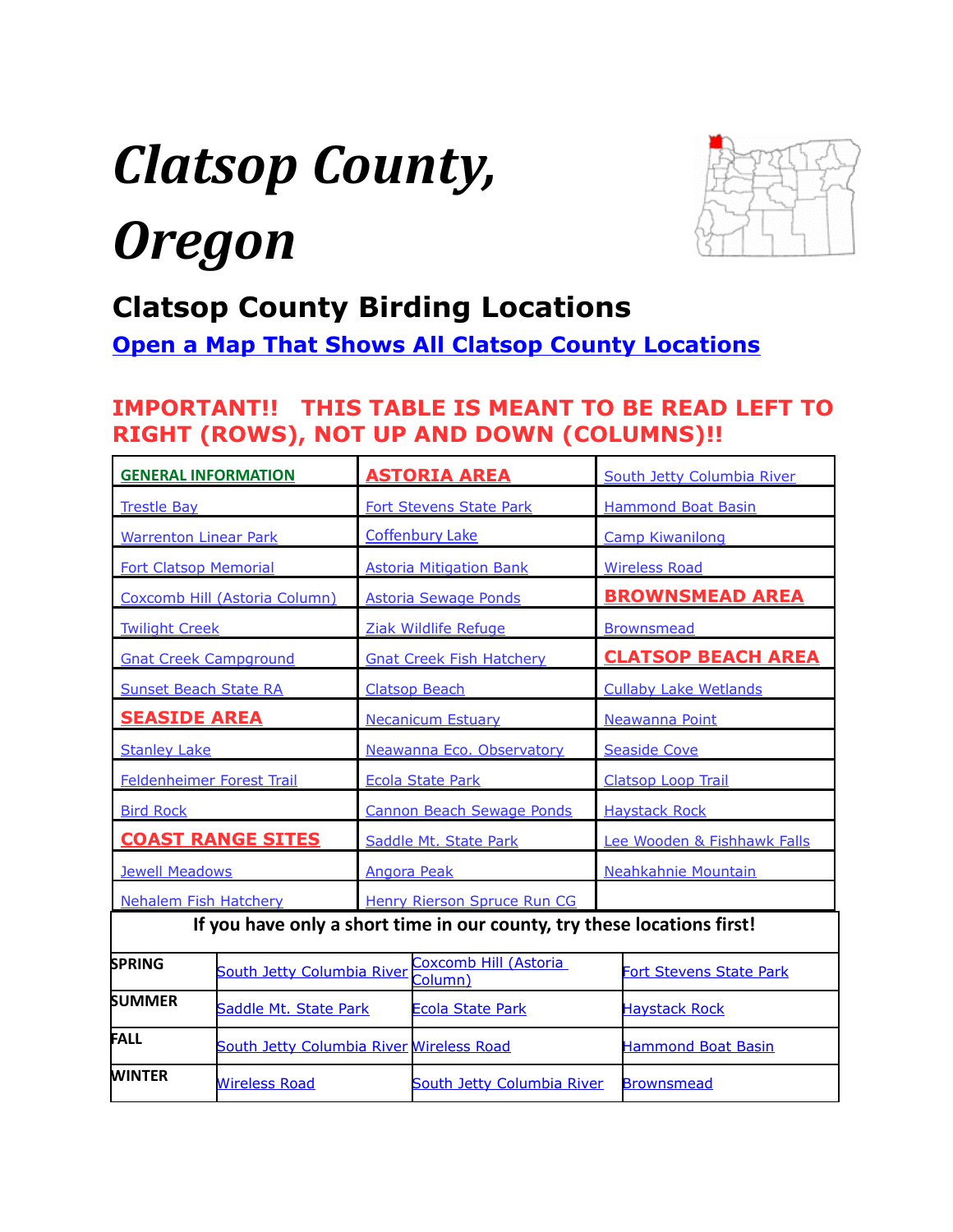#### **[Mike Patterson's Online Shorebird Photo Guide](http://home.pacifier.com/~neawanna/shore_photo/shorebird.html)**

**Mike Patterson's Weblog - [North Coast Diaries](http://www.surfbirds.com/blog/northcoastdiaries/)**

<span id="page-1-2"></span>**Authors/Editors**: Mike Patterson, Linda Fink, Chuck Gates, Linda Smith **County Seat**: Astoria **County Size**: 1085 square miles **High Elevation** : Saddle Mountain (3288 ft) **Rarities** : Arctic Loon, Wilson's Storm-Petrel, Black Storm-Petrel, Little Blue Heron, Lesser Sand-Plover, Spotted Redshank, Long-toed Stint, Broad-billed Hummingbird **Top County Lister** : Mike Patterson (343) **Year List Record** : Todd Thornton 2001 (252) **County Contact Person:** email [Lee Cain](mailto:LCain@astoria.k12.or.us)

# <span id="page-1-1"></span>**ASTORIA AREA**

### <span id="page-1-0"></span>**South Jetty Columbia River [return to the top](#page-0-0)**

DeLorme (copyright 2001) Pg 70 C-1 DeLorme (copyright 2008) Pg 17 D-7 **geographic coordinates** 46 13' 36" N 124 00' 50" W

Parking Lot A - [46.20478, -123.9929](https://www.google.com/maps/place/46%C2%B012)

Parking Lot B - [46.216297, -124.000629](https://www.google.com/maps/place/46%C2%B012)

Parking Lot C - [46.226951, -124.013301](https://www.google.com/maps/place/46%C2%B013)

Parking Lot D - [46.226831, -123.991629](https://www.google.com/maps/place/46%C2%B013)

[View A Google Map](http://maps.google.com/maps/ms?hl=en&ie=UTF8&msa=0&spn=0.045372,0.132179&z=14&msid=108036481085398338899.00046b3eafad570440fc0) 

[eBird Hotspot Checklist South Jetty Parking Lot C](http://ebird.org/ebird/hotspot/L2324418)

[eBird Hotspot Checklist South Jetty Parking Lot D](http://ebird.org/ebird/hotspot/L1303189)

[Tourism Map](http://www.paulnoll.com/Oregon/Tourism/Coast-Astoria-Lincoln/Columbia-Jetty-map.html)

**Location, Habitat, and Birds:** From Astoria, take Hwy 30 west to the junction of Hwy 101. Take Hwy 101 over Youngs Bay and turn west on East Harbor Street to Warrenton (look for the Walgreens, Shilo Inn, and Fort Stevens State Park sign). In Warrenton, take Hwy 104 north to Hampton where it becomes Pacific Drive. Turn left (south) on Willow Drive in Hampton which will quickly become Lake Drive (keep following the signs to Ft. Stevens). Go south about a mile and look for Jetty Road and the entrance to Fort Stevens State Park. There are other ways of getting to the South Jetty but this route takes you to good birding locations in Warrenton and Hammond (See Hammond Boat Basin and Warrenton Linear Park). Take Jetty Road to Parking Lot "C". You should not try to venture out on the jetty when the tide is high or during times of high surf. Besides being quite difficult to negotiate due to its construction of large boulders, a sneaker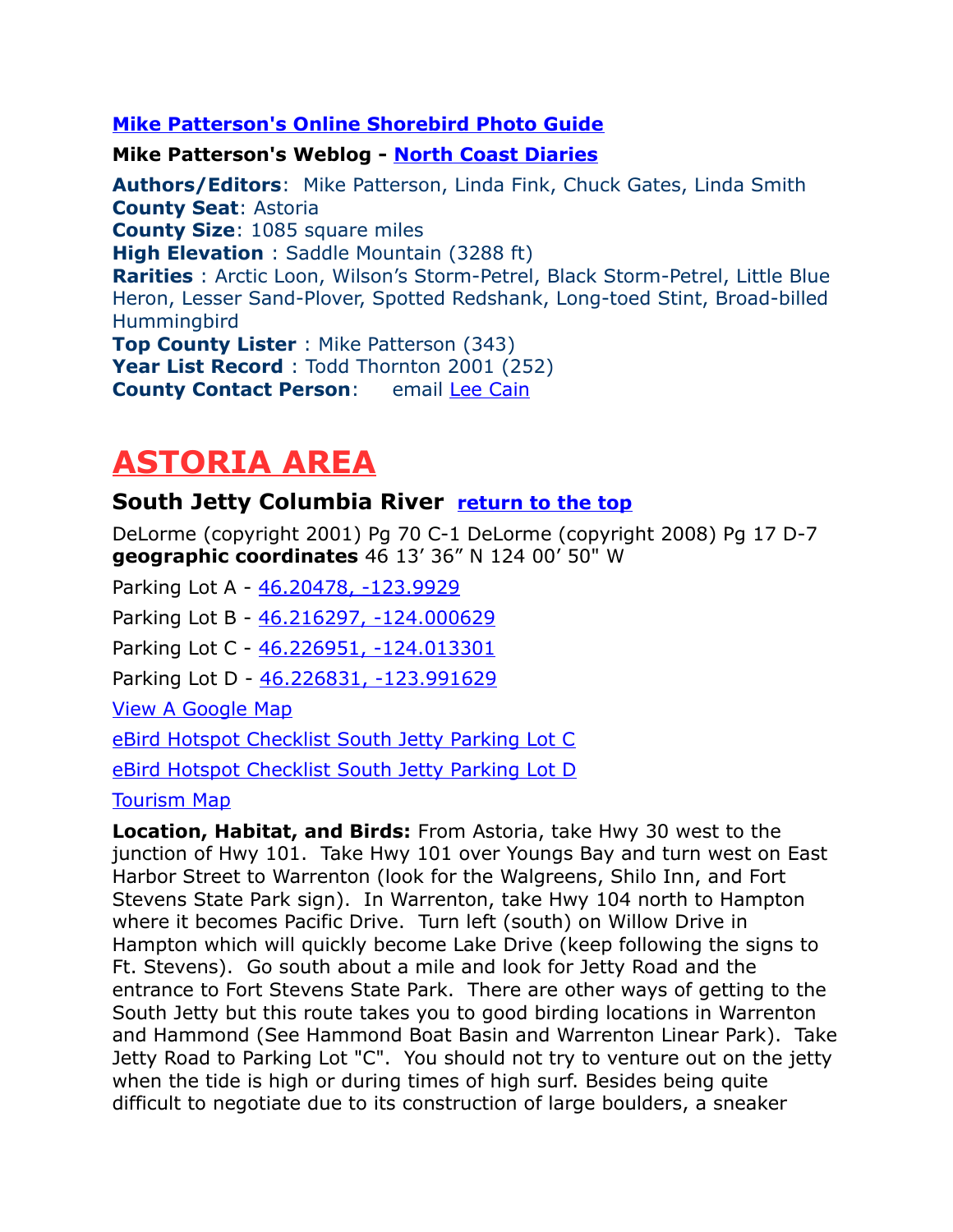wave can easily wipe you out. Sneaker waves can and do kill a number of people on the Oregon Coast who ignore warnings to venture out where it is not safe. If conditions are safe, one can venture out on the jetty to look for shearwaters, Black-legged Kittiwakes, scoters, loons, Red-necked & Western Grebe as well as many species of gull. Many of the afore mentioned species can be observed from the observation tower at Parking Lot "C". Just north and west of the observation tower is a deflation plain that often produces some good shore-birding. This area also is productive for resting migrants and will sometimes harbor a Snowy or Short-eared Owl. Continue on Jetty Road. As the road curves around the end of the spit and begins to travel east, pull over and hike one of several trails that give a view of the Columbia. Shorebirds and gulls can be found here with the occasional rarity. At the end of Jetty Road is a large parking area called Parking Lot "D". At the east end of the parking lot, there is a trail that heads over to Trestle Bay and gives a good view of a very birdy area. There is shelter here for both birds and birders. This area has produced some good rare birds and offers a scope view of both sides of the bay.

### <span id="page-2-1"></span>**Trestle Bay Shorebird Location (Parking Lot B South Jetty) [return to the top](#page-0-0)**

DeLorme (copyright 2001) Pg 70 C-1 DeLorme (copyright 2008) Pg 17 D-7 **geographic coordinates** 46°13'03.8"N 123°59'47.4"W

[\(46.21773, -123.9965\)](https://www.google.com/maps/place/46%C2%B013)

[View A Google Map](http://maps.google.com/maps/ms?hl=en&ie=UTF8&msa=0&%20z=10&msid=108036481085398338899.00046f656c3705a873949) 

[eBird Hotspot Checklist Trestle Bay Shorebird Location](http://ebird.org/ebird/hotspot/L1774994)

**Location, Habitat, and Birds:** Mike Patterson has an excellent website that gives very good advice for shore-birding the north coast of Oregon. Guide to [shorebird Watching on the North Coast of Oregon](http://www.pacifier.com/~mpatters/archive/shore_guide.html) directions to this specific site can be found at the [Trestle Bay Shorebird Guide.](http://www.pacifier.com/~mpatters/archive/shore_guide.html#sites)

[View A Google Map](http://maps.google.com/maps/ms?hl=en&ie=UTF8&msa=0&ll=46.149394,-123.331146&spn=0.725904,2.113495&z=10&msid=108036481085398338899.00046f656c3705a873949)

### <span id="page-2-0"></span>**Fort Stevens State Park [return to the top](#page-0-0)**

DeLorme (copyright 2001) Pg 70 C-2 DeLorme (copyright 2008) Pg 17 E-7 **geographic coordinates** 46°10'56.3"N 123°57'44.8"W

[\(46.182311, -123.962433\)](https://www.google.com/maps/place/46%C2%B010) [View A Google Map](http://maps.google.com/maps/ms?hl=en&ie=UTF8&msa=0&msid=108036481085398338899.00046b3cf49f7291051aa&ll=46.148919,-123.786736&spn=0.181717,0.528717&z=11) [eBird Hotspot Checklist State Park](http://ebird.org/ebird/hotspot/L163490) [Oregon State Parks Website](http://www.oregonstateparks.org/park_179.php)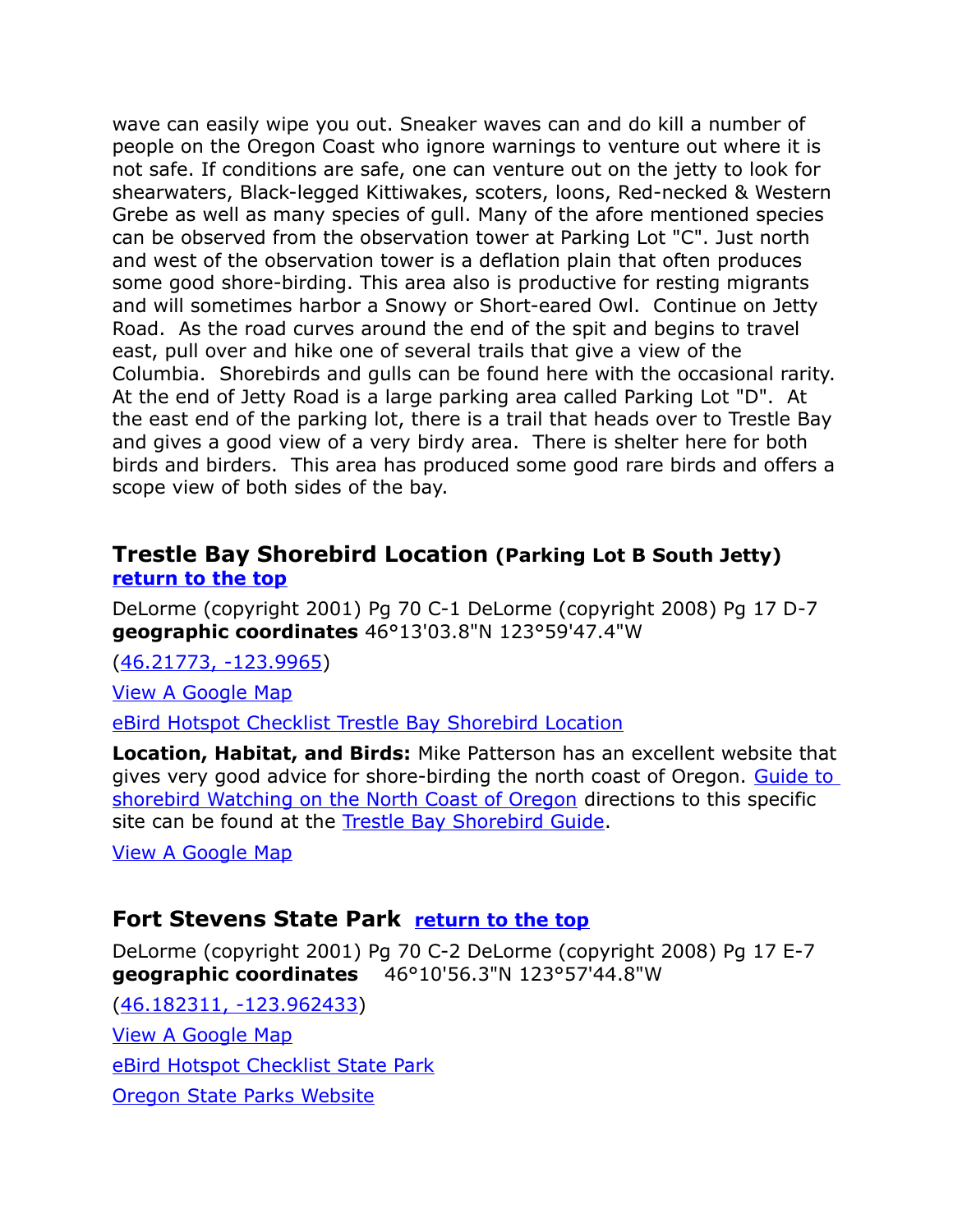**Location, Habitat, and Birds:** [Oregon Coast Birding Trail](http://www.oregonbirdingtrails.org/) Choose the Oregon Coast Birding Trail. Click on the North Coast tab and go to section 9.

### <span id="page-3-0"></span>**Hammond Boat Basin [return to the top](#page-0-0)**

DeLorme (copyright 2001) Pg 70 C-2 DeLorme (copyright 2008) Pg 17 E-7 **geographic coordinates** 46°12'10.8"N 123°57'12.7"W

[\(46.202986, -123.953516\)](https://www.google.com/maps/place/46%C2%B012)

[View A Google Map](http://maps.google.com/maps/ms?hl=en&ie=UTF8&msa=0&ll=46.192071,-123.908272&spn=0.094471,0.264187&z=13&msid=108036481085398338899.000479f64f368a76d5623)

[eBird Hotspot Checklist Hammond Boat Basin](http://ebird.org/ebird/hotspot/L1275985)

**Location, Habitat, and Birds:** From Warrenton, go north on Hwy 104 (Fort Stevens Hwy). Hammond is about 3 miles north of Warrenton. Turn right on Iredale Drive and bird the boat basin. Be sure to go all the way round to the north side where the gulls often gather in the parking lot. Thayer's and Glaucous Gulls can be found with the more common California, Ring-billed, Westerns, and Glaucous-winged (Heermann's too.). Purple Martins nest in the area. During the fall anchovy run, Sooty Shearwaters, Brown Pelicans, and cormorants can be found. Loons and grebes like this spot as well.

# <span id="page-3-2"></span>**Warrenton Linear Park [return to the top](#page-0-0)**

DeLorme (copyright 2001) Pg 70 C-2 DeLorme (copyright 2008) Pg 17 E-7 **geographic coordinates** 46°11'16.4"N 123°55'25.4"W

[\(46.187896, -123.923718\)](https://www.google.com/maps/place/46%C2%B011)

[View A Google Map](http://maps.google.com/maps/ms?hl=en&ie=UTF8&msa=0&msid=108036481085398338899.00046b3cf49f7291051aa&ll=46.148919,-123.786736&spn=0.181717,0.528717&z=11)

**Location, Habitat, and Birds:** Go to the [Oregon Birding Trails Website.](http://www.oregonbirdingtrails.org/) Choose the Oregon Coast Birding Trail. Click on the North Coast tab and go to section 8.

# <span id="page-3-1"></span>**Coffenbury Lake [return to the top](#page-0-0)**

DeLorme (copyright 2001) Pg 70 C-2 DeLorme (copyright 2008) Pg 17 E-7 **geographic coordinates** 46°10'41.5"N 123°57'57.3"W

[\(46.178180, -123.965925\)](https://www.google.com/maps/place/46%C2%B010)

[View A Google Map](http://maps.google.com/maps/ms?hl=en&ie=UTF8&msa=0&ll=46.168894,-123.782616&spn=0.188784,0.528374&z=12&msid=108036481085398338899.000479841211a1eec324d)

**Location, Habitat, and Birds:** Coffenbury Lake is located on the southern edge of Fort Stevens State Park (see directions above). Though close to the ocean, this is a freshwater lake. Spring and fall are the best times to visit as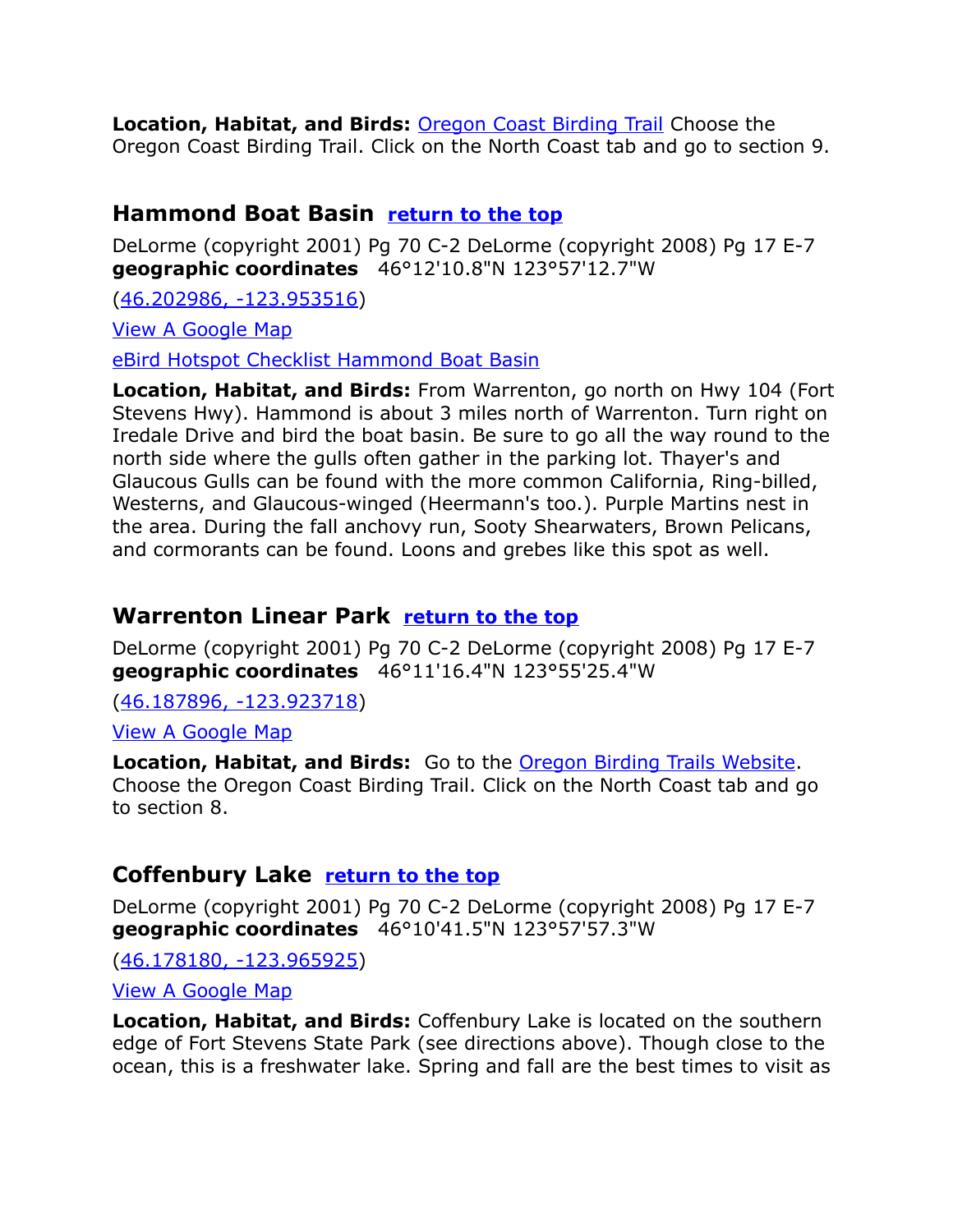migrants can be found in the thick woods and marshy areas. Wood Ducks and Hooded Mergansers often nest here in summer.

### <span id="page-4-2"></span>**Camp Kiwanilong [return to the top](#page-0-0)**

DeLorme (copyright 2001) Pg 70 C-2 (copyright 2008) Pg 17 E-7 **geographic coordinates** 46°09'35.9"N 123°56'59.3"W

[\(46.15997, -123.94981\)](https://www.google.com/maps/place/46%C2%B009)

[View A Google Map](http://maps.google.com/maps/ms?hl=en&ie=UTF8&msa=0&ll=46.168894,-123.782616&spn=0.188784,0.528374&z=11&msid=108036481085398338899.000479841211a1eec324d)

**Location, Habitat, and Birds:** From Warrenton, take Hwy 104 (Fort Stevens Hwy) south for 0.5 miles and turn right (west) on 9th Street. Go 1.0 miles to Ridge Road and turn right (north). Go a very short distance and turn left on Girl Scout Camp Road across from the soccer fields. Drive into the complex and contact the staff to ask permission to bird the area. Access here is limited. Species found here include Saw-whet Owls nesting in the Wood Duck boxes, Wood Duck, Hooded Merganser, Ruffed Grouse, Green Heron, Osprey, Band-tailed Pigeon, Great Horned Owl, Downy Woodpecker, Olive-sided Flycatcher, Pacific-slope Flycatcher, Hutton's Vireo, chickadees (Chestnut-backed & Black-capped), wrens (Winter, Marsh, Bewick's), Golden-crowned Kinglet, Hermit Thrush, Wrentit, warblers (Orange-crowned, Yellow-rumped, Black-throated Gray, Townsend's, Hermit, Common Yellowthroat, Wilson's), Spotted Towhee, Fox Sparrow, Lincoln's Sparrow, Black-headed Grosbeak, Brown-headed Cowbird, Purple Finch, Red Crossbill, Pine Siskin, and American Goldfinch.

# <span id="page-4-1"></span>**Fort Clatsop Memorial [return to the top](#page-0-0)**

DeLorme (copyright 2001) Pg 70 C-3 DeLorme (copyright 2008) Pg 17 E-8 **geographic coordinates** 46°08'03.1"N 123°52'49.8"W

[\(46.134204, -123.880509\)](https://www.google.com/maps/place/46%C2%B008)

[View A Google Map](http://maps.google.com/maps/ms?hl=en&ie=UTF8&msa=0&msid=108036481085398338899.00046b3cf49f7291051aa&ll=46.148919,-123.786736&spn=0.181717,0.528717&z=11)

eBird Hotspot Checklist

**Location, Habitat, and Birds:** [Go to the Oregon Birding Trails Website.](http://www.oregonbirdingtrails.org/) Choose the Oregon Coast Birding Trail. Click on the North Coast tab and go to section 10.

# <span id="page-4-0"></span>**Astoria Mitigation Bank Wetlands [return to the top](#page-0-0)**

DeLorme (copyright 2001) Pg 70 C-3 DeLorme (copyright 2008) Pg 17 E-8 **geographic coordinates** 46°09'12.8"N 123°51'50.9"W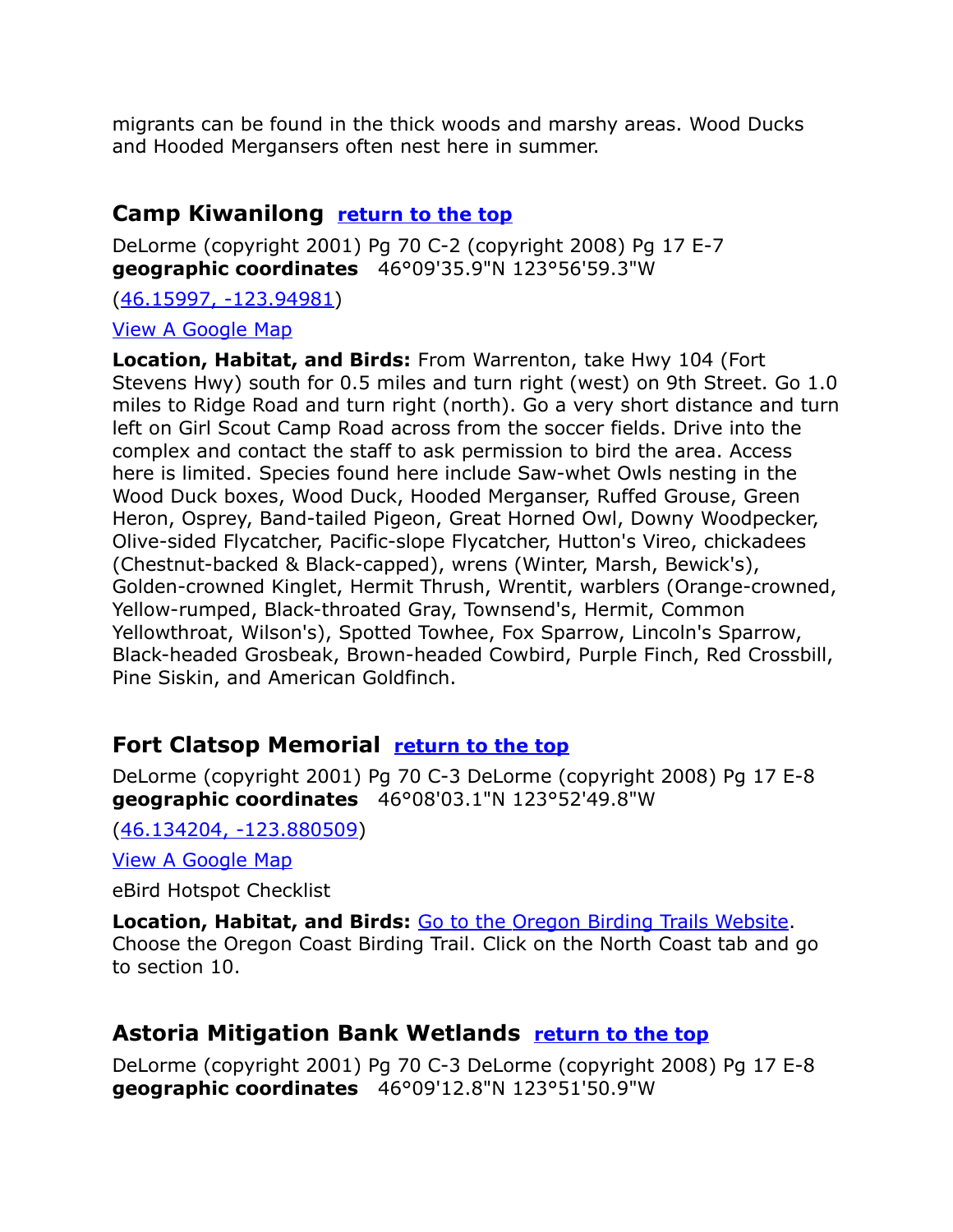[\(46.15355, -123.86415\)](https://www.google.com/maps/place/46%C2%B009)

[View A Google Map](http://maps.google.com/maps/ms?hl=en&ie=UTF8&msa=0&msid=108036481085398338899.00046b3cf49f7291051aa&ll=46.148919,-123.786736&spn=0.181717,0.528717&z=11)

[eBird Hotspot Checklist Astoria Mitigation Bank Wetlands](http://ebird.org/ebird/hotspot/L657107)

**Location, Habitat, and Birds:** [Go to the Oregon Birding Trails Website.](http://www.oregonbirdingtrails.org/) Choose the Oregon Coast Birding Trail. Click on the North Coast tab and go to section 7.

### <span id="page-5-0"></span>**Wireless Road [return to the top](#page-0-0)**

DeLorme (copyright 2001) Pg 70 C-3 DeLorme (copyright 2008) Pg 17 E-8 **geographic coordinates** 46°09'44.2"N 123°50'17.2"W

[\(46.162280, -123.838125\)](https://www.google.com/maps/place/46%C2%B009)

[View A Google Map](http://maps.google.com/maps/ms?hl=en&ie=UTF8&msa=0&msid=108036481085398338899.00046b3cf49f7291051aa&ll=46.148919,-123.786736&spn=0.181717,0.528717&z=11)

[eBird Hotspot Checklist Wireless Road](http://ebird.org/ebird/hotspot/L1296120)

**Location:** Take 101 South from Astoria to West Marine Drive (Hwy 202). Go east for 1.3 miles and turn south on Alt. Hwy 101. Cross Youngs Bay on the bridge and the first main road after the bridge is Wireless Road. Take this road around and scan the farm fields for shorebirds and waterfowl.

**Habitat and Birds:**Open Farm Fields with year-round grass and flooded fields make this area ideal for geese, ducks, and shorebirds. This is one of the best places in Oregon to find Emperor Goose.

# <span id="page-5-1"></span>**Coxcomb Hill/Astoria Column [return to the top](#page-0-0)**

DeLorme (copyright 2001) Pg 70 C-3 DeLorme (copyright 2008) Pg 17 E-9 **geographic coordinates** 46°10'51.8"N 123°49'06.0"W

[\(46.181048, -123.818336\)](https://www.google.com/maps/place/46%C2%B010)

[View A Google Map](http://maps.google.com/maps/ms?hl=en&ie=UTF8&msa=0&msid=108036481085398338899.00046b3cf49f7291051aa&ll=46.148919,-123.786736&spn=0.181717,0.528717&z=11)

[eBird Hotspot Checklist Coxcomb/Astoria Column](http://ebird.org/ebird/hotspot/L1275971)

[City Information](http://www.citytowninfo.com/places/oregon/astoria)

[Astoria Column Webpage](http://www.astoriacolumn.org/)

[This Morning On Coxcomb Hill](http://home.pacifier.com/~neawanna/neotrops/coxcomb.html) - A record of historical data and trends produced by Mike Patterson

**Location, Habitat, and Birds:** Go to the [Oregon Birding Trails Website.](http://www.oregonbirdingtrails.org/) Choose the Oregon Coast Birding Trail. Click on the North Coast tab and go to section 6.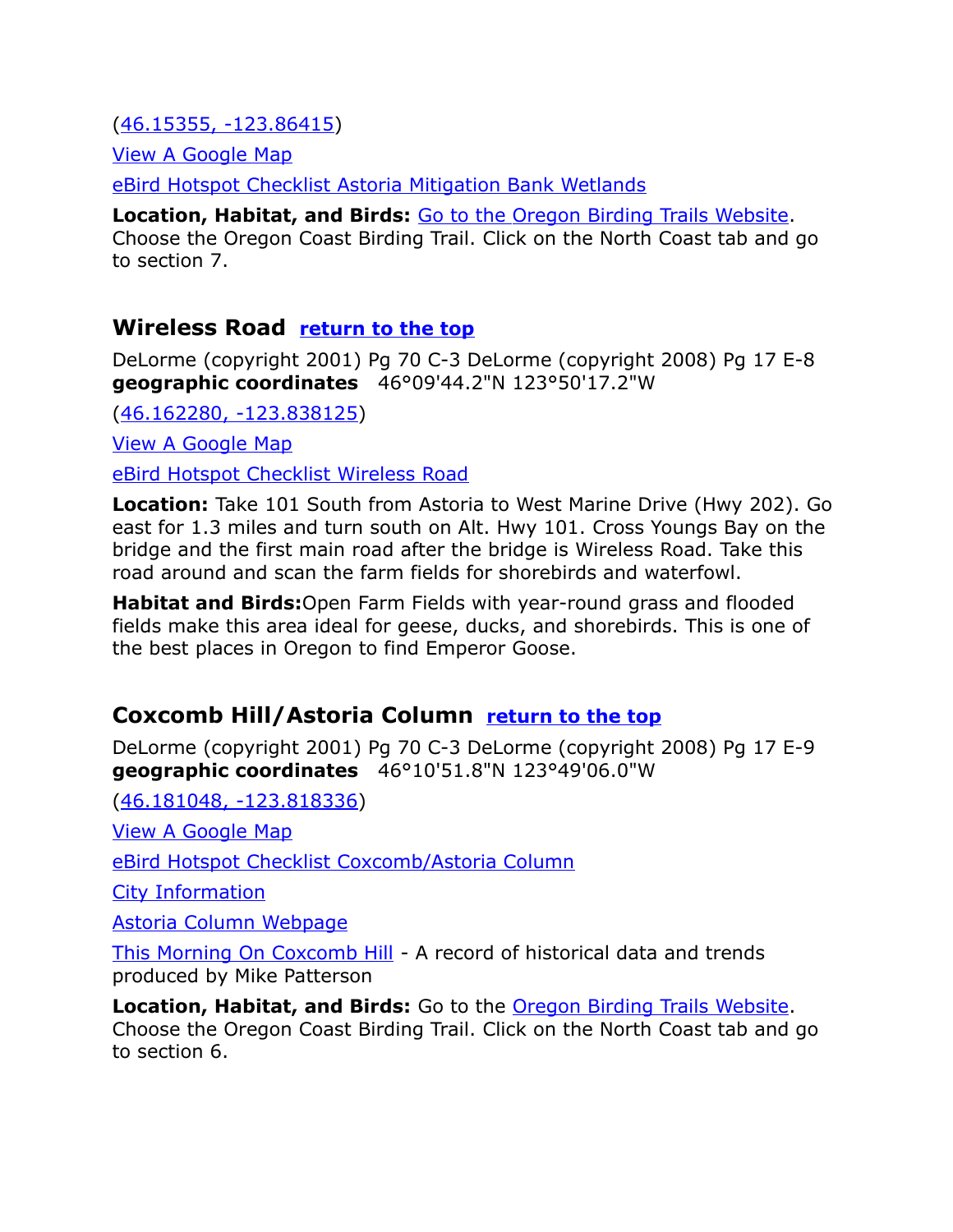## <span id="page-6-4"></span>**Astoria Sewage Ponds Overlook [return to the top](#page-0-0)**

DeLorme (copyright 2001) Pg 70 C-3 DeLorme (copyright 2008) Pg 11 E-9 **geographic coordinates** 46°11'58.8"N 123°46'26.6"W

[\(46.199679, -123.774068\)](https://www.google.com/maps/place/46%C2%B011)

[View A Google Map](http://maps.google.com/maps/ms?hl=en&ie=UTF8&msa=0&msid=108036481085398338899.00046b3cf49f7291051aa&ll=46.148919,-123.786736&spn=0.181717,0.528717&z=12)

**Location, Habitat, and Birds:** Go to the [Oregon Birding Trails Website.](http://www.oregonbirdingtrails.org/) Choose the Oregon Coast Birding Trail. Click on the North Coast tab and go to section 5.

# <span id="page-6-3"></span>**BROWNSMEAD AREA**

# <span id="page-6-2"></span>**Twilight Creek Eagle Sanctuary [return to the top](#page-0-0)**

DeLorme (copyright 2001) Pg 70 C-4 DeLorme (copyright 2008) Pg 17 E-10 **geographic coordinates** 46°10'21.1"N 123°41'00.8"W [\(46.172524, -123.683568\)](https://www.google.com/maps/place/46%C2%B010)

[View A Google Map](http://maps.google.com/maps/ms?hl=en&ie=UTF8&msa=0&msid=108036481085398338899.00046b3cf49f7291051aa&ll=46.148919,-123.786736&spn=0.181717,0.528717&z=11)

**Location, Habitat, and Birds:** Go to the [Oregon Birding Trails Website.](http://www.oregonbirdingtrails.org/) Choose the Oregon Coast Birding Trail. Click on the North Coast tab and go to section 4.

### <span id="page-6-1"></span>**Ziak Wildlife Refuge [return to the top](#page-0-0)**

DeLorme (copyright 2001) Pg 70 C-5 DeLorme (copyright 2008) Pg 18 E-1 **geographic coordinates** 46°10'59.3"N 123°34'53.3"W

[\(46.183129, -123.581460\)](https://www.google.com/maps/place/46%C2%B010)

[View A Google Map](http://maps.google.com/maps/ms?hl=en&ie=UTF8&msa=0&ll=46.184228,-123.519287&spn=0.0908,0.264359&z=13&msid=108036481085398338899.00046b3c9597505626f69)

[eBird Hotspot Checklist Ziak Gnat Creek](http://ebird.org/ebird/hotspot/L900870)

**Location, Habitat, and Birds:** Go to the [Oregon Birding Trails Website.](http://www.oregonbirdingtrails.org/) Choose the Oregon Coast Birding Trail. Click on the North Coast tab and go to section 3.

### <span id="page-6-0"></span>**Brownsmead [return to the top](#page-0-0)**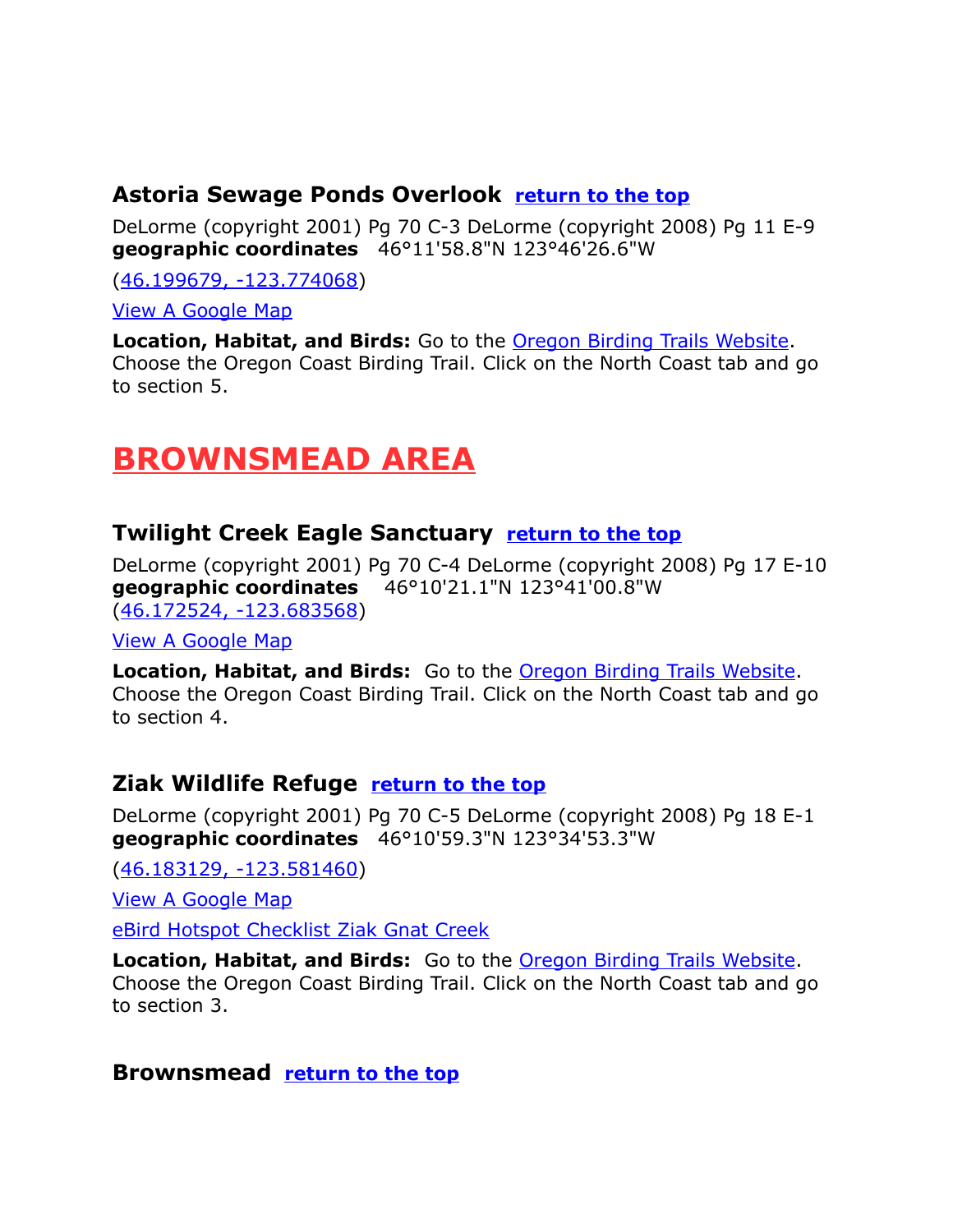DeLorme (copyright 2001) Pg 71 C-5 DeLorme (copyright 2008) Pg 18 D-1 **geographic coordinates** 46°12'08.9"N 123°32'32.9"W

[\(46.202462, -123.542467\)](https://www.google.com/maps/place/46%C2%B012)

[View A Google Map](http://maps.google.com/maps/ms?hl=en&ie=UTF8&msa=0&ll=46.196349,-123.485985&spn=0.102068,0.2635&z=13&msid=108036481085398338899.00047c63fd84e4716cc29)

[eBird Hotspot Checklist Brownsmead](http://ebird.org/ebird/hotspot/L485943)

[Brownsmead Map](http://home.pacifier.com/~mpatters/bird/brownsmead/brwnsmd.html)

**Location, Habitat, and Birds:** The Brownsmead area can be accessed by traveling east from Knappa on Hwy 30 for 2.7 miles (if you're coming from the east, it's about 18 miles west of Clatskanie). Turn north on Ziak-Gnat Creek Lane. Go 2 miles and turn right on Barendse Road. Cross the bridge and turn left on Pentilla Road. Scan the river for birds along this road. Take Jackson Road NE and scan the fields for waterfowl, sparrows, and raptors. Turn left at Brownsmead Dike Lane and go a short distance to Fish Lane. Take Fish Lane for .7 miles and turn right on Bug Hole Road. Bug Hole will take you to the river. You can bird up and down this road looking for rarities. Some of the more interesting species found in the Brownsmead area include Arctic Loon, Eurasian Green-winged Teal, Little Blue Heron, Cattle Egret, Gyrfalcon, White-tailed Kite, Red-shouldered Hawk, and Palm Warbler.

# <span id="page-7-1"></span>**Gnat Creek Campground [return to the top](#page-0-0)**

DeLorme (copyright 2001) Pg 71 C-6 DeLorme (copyright 2008) Pg 18 E-1 **geographic coordinates** 46°10'32.1"N 123°30'18.6"W

[\(46.175576, -123.505179\)](https://www.google.com/maps/place/46%C2%B010)

[View A Google Map](http://maps.google.com/maps/ms?hl=en&ie=UTF8&msa=0&ll=46.184228,-123.519287&spn=0.0908,0.264359&z=13&msid=108036481085398338899.00046b3c9597505626f69)

[Oregon Department of Forestry Map](http://www.oregon.gov/ODF/FIELD/ASTORIA/State_Forest_Management/Support/images/Gnat%20Creek%20Campground%20Map.pdf)

**Location, Habitat, and Birds:** Go to the [Oregon Birding Trails Website.](http://www.oregonbirdingtrails.org/) Choose the Oregon Coast Birding Trail. Click on the North Coast tab and go to section 1.

# <span id="page-7-0"></span>**Gnat Creek Fish Hatchery [return to the top](#page-0-0)**

DeLorme (copyright 2001) Pg 71 C-6 DeLorme (copyright 2008) Pg 18 E-2 **geographic coordinates** 46°10'11.3"N 123°29'14.1"W

[\(46.169795, -123.487238\)](https://www.google.com/maps/place/46%C2%B010)

[View A Google Map](http://maps.google.com/maps/ms?hl=en&ie=UTF8&msa=0&ll=46.184228,-123.519287&spn=0.0908,0.264359&z=13&msid=108036481085398338899.00046b3c9597505626f69)

**Location, Habitat, and Birds:** Go to the [Oregon Birding Trails Website.](http://www.oregonbirdingtrails.org/) Choose the Oregon Coast Birding Trail. Click on the North Coast tab and go to section 2. Gnat Creek Trail From the Campground to the Fish Hatchery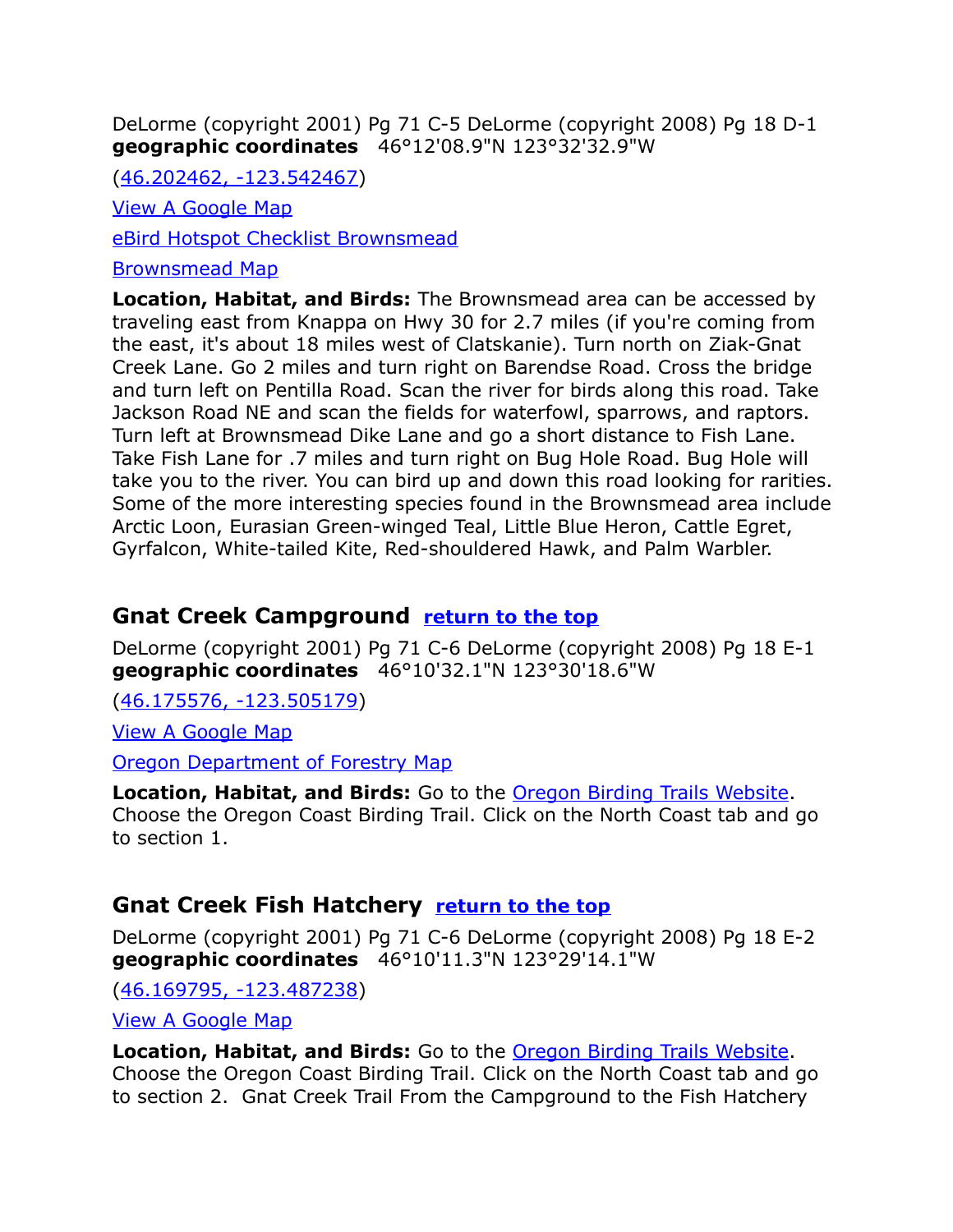DeLorme (copyright 2001) Pg 71 C-6 DeLorme (copyright 2008) Pg 18 E-2 **geographic coordinates** 46 10' 31" N 123 30' 19" W

[Gnat Creek Trail Website](http://www.oregon.gov/ODF/FIELD/ASTORIA/State_Forest_Management/Support/images/GnatCrkTrailMap.pdf)

# <span id="page-8-3"></span>**CLATSOP BEACH AREA**

## <span id="page-8-2"></span>**Sunset Beach State Recreation Site [return to the top](#page-0-0)**

DeLorme (copyright 2001) Pg 70 D-3 DeLorme (copyright 2008) Pg 17 F-7 **geographic coordinates** 46°06'02.2"N 123°55'47.5"W

[\(46.100617, -123.929857\)](https://www.google.com/maps/place/46%C2%B006)

[View A Google Map](http://maps.google.com/maps/ms?hl=en&ie=UTF8&msa=0&msid=108036481085398338899.00046b3cf49f7291051aa&ll=46.148919,-123.786736&spn=0.181717,0.528717&z=11)

**Location, Habitat, and Birds:** Go to the [Oregon Birding Trails Website.](http://www.oregonbirdingtrails.org/) Choose the Oregon Coast Birding Trail. Click on the North Coast tab and go to section 11.

# <span id="page-8-1"></span>**Clatsop Beach [return to the top](#page-0-0)**

DeLorme (copyright 2001) Pg 70 D-2 DeLorme (copyright 2008) Pg 17 F-7 **geographic coordinates** (North Access) 46°10'30.6"N 123°58'38.7"W

[\(46.175154, -123.977416\)](https://www.google.com/maps/place/46%C2%B010) (Also access to Wreck of Peter Iredale)

(South Access) 46°01'51.7"N 123°55'38.5"W

[\(46.03102, -123.92736\)](https://www.google.com/maps/place/46%C2%B001)

[View A Google Map](http://maps.google.com/maps/ms?hl=en&ie=UTF8&msa=0&%20z=10&msid=108036481085398338899.00046f656c3705a873949)

**Location, Habitat, and Birds: Mike Patterson has an excellent website that gives very good advice for shore-birding the north coast of Oregon. [Guide to shorebird Watching on the North Coast of](http://www.pacifier.com/~mpatters/archive/shore_guide.html)   [Oregon](http://www.pacifier.com/~mpatters/archive/shore_guide.html) and directions to this specific site can be found at Clatsop Beach.** 

# <span id="page-8-0"></span>**Cullaby Lake Wetlands Interpretive Trail [return to the top](#page-0-0)**

DeLorme (copyright 2001) Pg 70 D-3 DeLorme (copyright 2008) Pg 17 F-8 **geographic coordinates** 46°05'08.0"N 123°54'30.9"W

[\(46.085546, -123.908577\)](https://www.google.com/maps/place/46%C2%B005)

[View A Google Map](http://maps.google.com/maps/ms?hl=en&ie=UTF8&msa=0&msid=108036481085398338899.00046b3cf49f7291051aa&ll=46.148919,-123.786736&spn=0.181717,0.528717&z=11)

**Location, Habitat, and Birds:** Go to the [Oregon Birding Trails Website.](http://www.oregonbirdingtrails.org/) Choose the Oregon Coast Birding Trail. Click on the North Coast tab and go to section 12.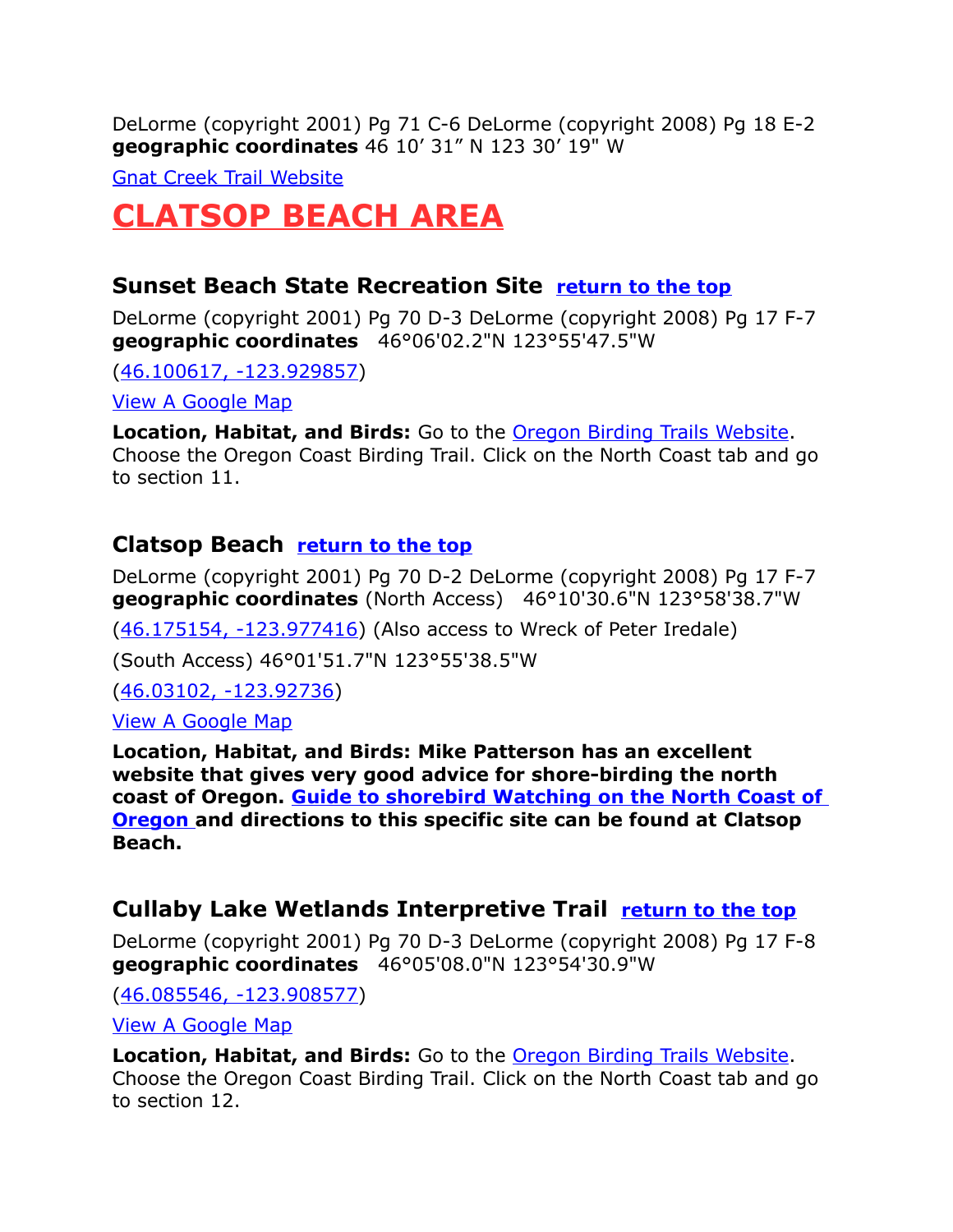# <span id="page-9-3"></span>**SEASIDE AREA**

### <span id="page-9-2"></span>**Necanicum Estuary [return to the top](#page-0-0)**

DeLorme (copyright 2001) Pg 70 D-2 DeLorme (copyright 2008) Pg 20 A-3 **geographic coordinates** (**Gearhart**) 46°01'06.3"N 123°55'19.5"W [\(46.018413, -123.922090\)](https://www.google.com/maps/place/46%C2%B001) (**Seaside High School**) 46°00'25.0"N 123°55'05.0"W05" W [\(46.006942, -123.918056\)](https://www.google.com/maps/place/46%C2%B000)

[View A Google Map](http://maps.google.com/maps/ms?hl=en&ie=UTF8&msa=0&%20z=10&msid=108036481085398338899.00046f656c3705a873949)

[eBird Hotspot Checklist Necanicum Estuary](http://ebird.org/ebird/hotspot/L164411)

**Location, Habitat, and Birds:** Mike Patterson has an excellent website that gives very good advice for shore-birding the north coast of Oregon. [Guide to](http://www.pacifier.com/~mpatters/archive/shore_guide.html)   [shorebird Watching on the North Coast of Oregon](http://www.pacifier.com/~mpatters/archive/shore_guide.html) and directions to this specific site can be found at Necanicum Estuary. Go to the Oregon Birding [Trails Website.](http://www.oregonbirdingtrails.org/) Choose the Oregon Coast Birding Trail. Click on the North Coast tab and go to section 13.

### <span id="page-9-1"></span>**Neawanna Point Coast Natural History Center [return to the](#page-0-0)  [top](#page-0-0)**

DeLorme (copyright 2001) Pg 70 D-2 DeLorme (copyright 2008) Pg 20 A-3 **geographic coordinates** 46°00'50.9"N 123°54'40.9"W

[\(46.014146, -123.911348\)](https://www.google.com/maps/place/46%C2%B000)

[View A Google Map](http://maps.google.com/maps/ms?hl=en&ie=UTF8&msa=0&msid=108036481085398338899.00046b3db7017efff5a4e&ll=45.862759,-123.624344&spn=0.761247,2.113495&z=10)

**Location, Habitat, and Birds:** Go to the [Oregon Birding Trails Website.](http://www.oregonbirdingtrails.org/) Choose the Oregon Coast Birding Trail. Click on the North Coast tab and go to section 14.

### <span id="page-9-0"></span>**Stanley Lake <b>[return to the top](#page-0-0)**

DeLorme (copyright 2001) Pg 70 D-2 DeLorme (copyright 2008) Pg 20 A-3 **geographic coordinates** 46°00'37.5"N 123°54'29.9"W

[\(46.01043, -123.90831\)](https://www.google.com/maps/place/46%C2%B000) [View A Google Map](http://maps.google.com/maps/ms?hl=en&ie=UTF8&msa=0&%20z=10&msid=108036481085398338899.00046f656c3705a873949)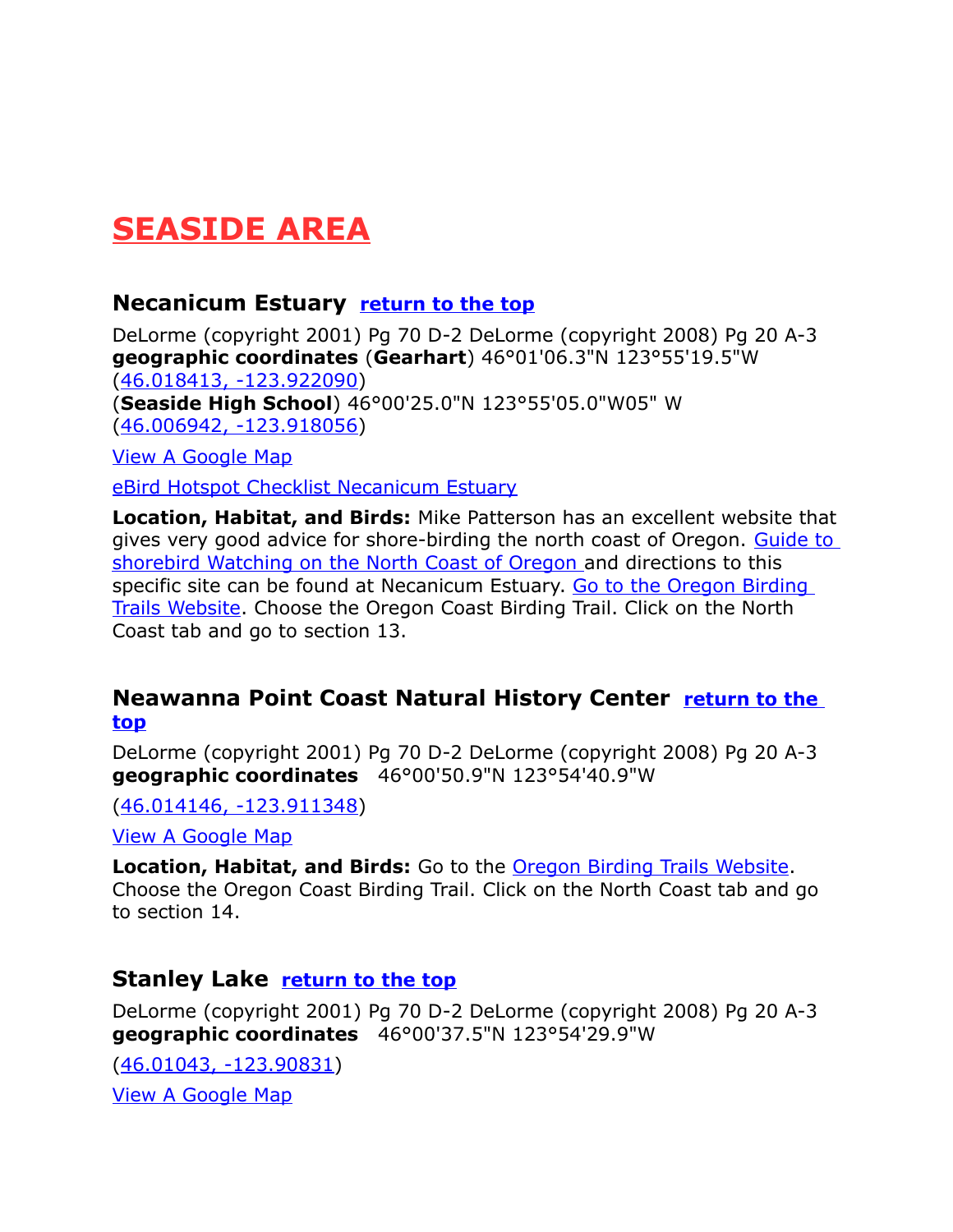#### [eBird Hotspot Checklist Brownsmead](http://ebird.org/ebird/hotspot/L485943)

**Location, Habitat, and Birds:** Mike Patterson has an excellent website that gives very good advice for shorebirding the north coast of Oregon. Guide to [shorebird Watching on the North Coast of Oregon](http://www.pacifier.com/~mpatters/archive/shore_guide.html) and directions to this specific site can be found at Stanley Lake.

#### <span id="page-10-0"></span>**Neawanna Ecological Observatory (aka Neawanna Mill Ponds or Seaside Mill Ponds) [return to the top](#page-0-0)**

DeLorme (copyright 2001) Pg 70 D-2 DeLorme (copyright 2008) Pg 20 A-3 **geographic coordinates** 45°58'53.8"N 123°55'21.2"W

[\(45.981610, -123.922549\)](https://www.google.com/maps/place/45%C2%B058)

[View A Google Map](http://maps.google.com/maps/ms?hl=en&ie=UTF8&msa=0&msid=108036481085398338899.00046b3db7017efff5a4e&ll=45.862759,-123.624344&spn=0.761247,2.113495&z=10)

[eBird Hotspot Checklist Neawanna Ecological Observatory](http://ebird.org/ebird/hotspot/L1035494)

**Location, Habitat, and Birds:** From US Hwy 101 on the south end of Seaside, turn east at Ave S. Stay on Ave S east for about 1/4 mile to Alder Mill Rd. (just before theWestern Oregon Waste [W.O.W] recycling center). This road is marked Ave U on Google Maps. Turn right on Alder Mill Road. The public area begins south past the cable gate where Alder Mill Road dead-ends. Park in the lawn immediately past the recycling fenced compound.on the east side of Alder Mill Rd.or along the edge of the road on the east side. There is a seed spot just south of the cable with white pipes on it that leads away from Alder Mill Rd. ends. Locals will sometimes leave seed here to attract seedeaters. To avoid scaring the flock, stay on the blacktop and walk around to the west into the city lot, take a turn south at the firefighter training tower and continue through the unlocked gate at the SE corner of the city lot into the Mill Ponds park. **CLOSE THE GATE IN THE CYCLONE FENCE AFTER YOU OPEN IT**. The Mill ponds are not very visible from the road, but there is a gravel trail around the fresh water mill pond that affords good birding opportunities. A list of birds for this location includes the following: Greater White-fronted Goose, Snow Goose, Cackling Goose, Wood Duck, Gadwall, Eurasian Wigeon, Redhead, **Tufted Duck**, Greater Scaup, Lesser Scaup, Common Goldeneye, Hooded Merganser, Common Merganser, Ring-necked Pheasant, Ruffed Grouse, Green Heron, White-tailed Kite, Bald Eagle, Northern Goshawk, Redshouldered Hawk, Swainson's Hawk, Merlin, Peregrine Falcon, Virginia Rail, Sandhill Crane, Black-bellied Plover, Semipalmated Plover, Whimbrel, Pectoral Sandpiper, Red Phalarope, Bonaparte's Gull, Thayer's Gull, Bandtailed Pigeon, Eurasian Collared-Dove, Great Horned Owl, Black Swift, Vaux's Swift, Black-chinned Hummingbird, Anna's Hummingbird, Calliope Hummingbird, Rufous Hummingbird, Red-breasted Sapsucker, Downy Woodpecker, Hairy Woodpecker, Pileated Woodpecker, Olive-sided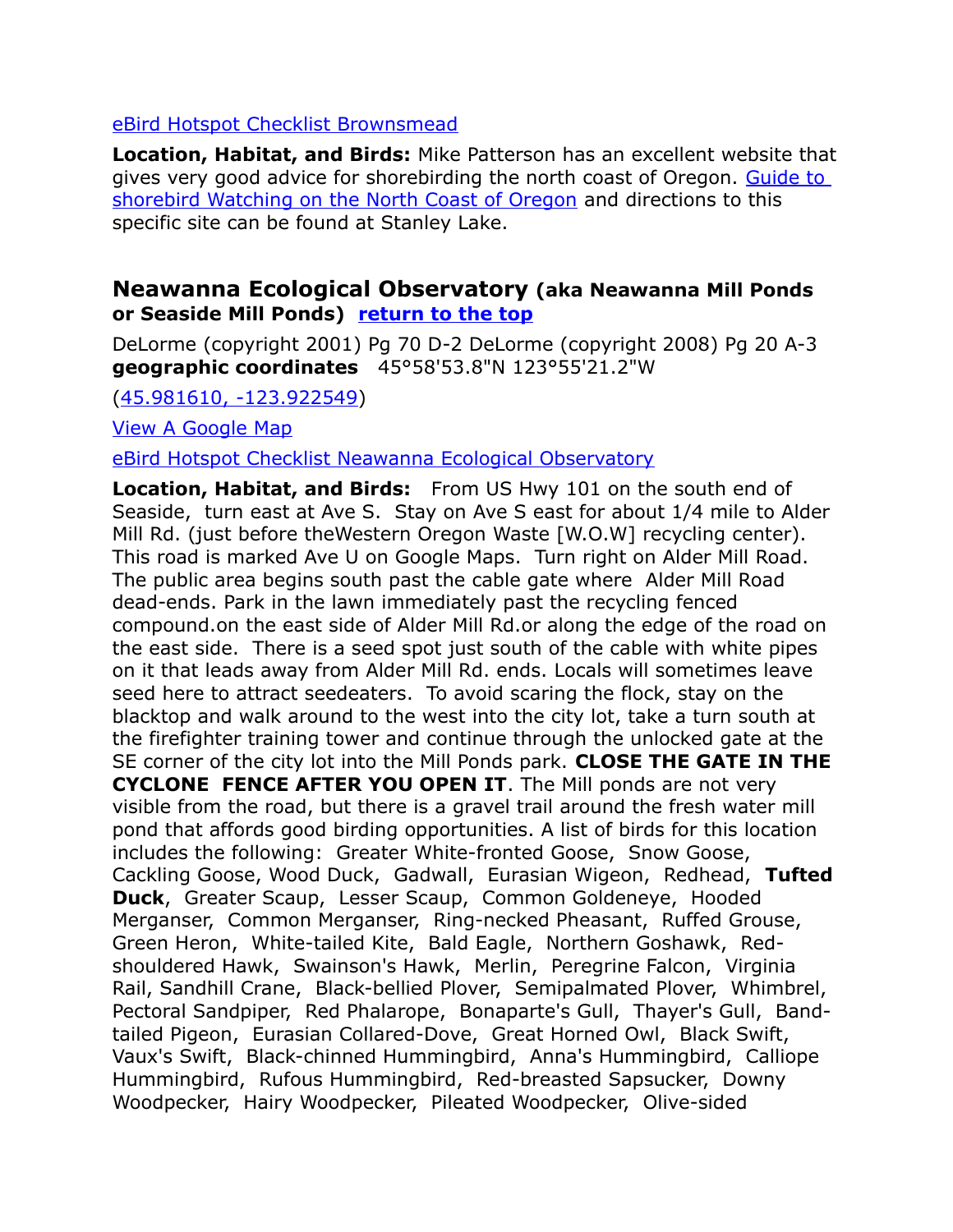Flycatcher, Willow Flycatcher, Dusky Flycatcher, Pacific-slope Flycatcher, Western Kingbird, Hutton's Vireo, Gray Jay, Western Scrub-Jay, Purple Martin, swallows, Wrentit, **Black-throated Blue Warbler**, Black-throated Gray Warbler, Townsend's Warbler, Hermit Warbler, **Prairie Warbler**, Palm Warbler, **Northern Waterthrush**, MacGillivray's Warbler, Yellowbreasted Chat, **American Tree Sparrow**, Brewer's Sparrow, Swamp Sparrow, White-throated Sparrow, **Rose-breasted Grosbeak**, **Painted Bunting**, Bullock's Oriole, Purple Finch, Red Crossbill, Evening Grosbeak. For more information on the birds and other wildlife of this location, see Mike Patterson's [Neawanna Wetland Ecological Observatory](http://home.pacifier.com/~neawanna/observatory/observatory.html) web page at or see his blog about this location at [North Coast Diaries/Neawanna Ecological](http://www.surfbirds.com/community-blogs/northcoastdiaries/?p=129)  **[Observatory](http://www.surfbirds.com/community-blogs/northcoastdiaries/?p=129)** 

### <span id="page-11-2"></span>**Seaside Cove [return to the top](#page-0-0)**

DeLorme (copyright 2001) Pg 64 A-1 DeLorme (copyright 2008) Pg 20 A-2 **geographic coordinates** 45°58'32.1"N 123°56'23.1"W

[\(45.975587, -123.939757\)](https://www.google.com/maps/place/45%C2%B058)

[View A Google Map](http://maps.google.com/maps/ms?hl=en&ie=UTF8&msa=0&msid=108036481085398338899.00046b3db7017efff5a4e&ll=45.862759,-123.624344&spn=0.761247,2.113495&z=10)

[eBird Hotspot Checklist Seaside Cove](http://ebird.org/ebird/hotspot/L1096408)

 **Location, Habitat, and Birds: Go to the [Oregon Birding Trails](http://www.oregonbirdingtrails.org/)   [Website.](http://www.oregonbirdingtrails.org/) Choose the Oregon Coast Birding Trail. Click on the North Coast tab and go to section 19.**

### <span id="page-11-1"></span>**Feldenheimer Forest Trail [return to the top](#page-0-0)**

DeLorme (copyright 2001) Pg 64 A-1 DeLorme (copyright 2008) Pg 20 A-2 **geographic coordinates** 45°58'25.0"N 123°57'14.9"W

[\(45.973607, -123.954137\)](https://www.google.com/maps/place/45%C2%B058)

[View A Google Map](http://maps.google.com/maps/ms?hl=en&ie=UTF8&msa=0&msid=108036481085398338899.00046b3db7017efff5a4e&ll=45.862759,-123.624344&spn=0.761247,2.113495&z=10)

**Location, Habitat, and Birds:** From Highway 101 in Seaside, turn west on U Avenue, then proceed left on Edgewood Drive, past Seaside Cove and Seltzer Park to the parking lot at the end of Sunset Boulevard. Go to the [Oregon Birding Trails Website.](http://www.oregonbirdingtrails.org/) Choose the Oregon Coast Birding Trail. Click on the North Coast tab and go to section 21.

### <span id="page-11-0"></span>**Ecola State Park [return to the top](#page-0-0)**

DeLorme (copyright 2001) Pg 64 A-1 DeLorme (copyright 2008) Pg 20 A-2 **geographic coordinates** 45°55'10.2"N 123°58'24.7"W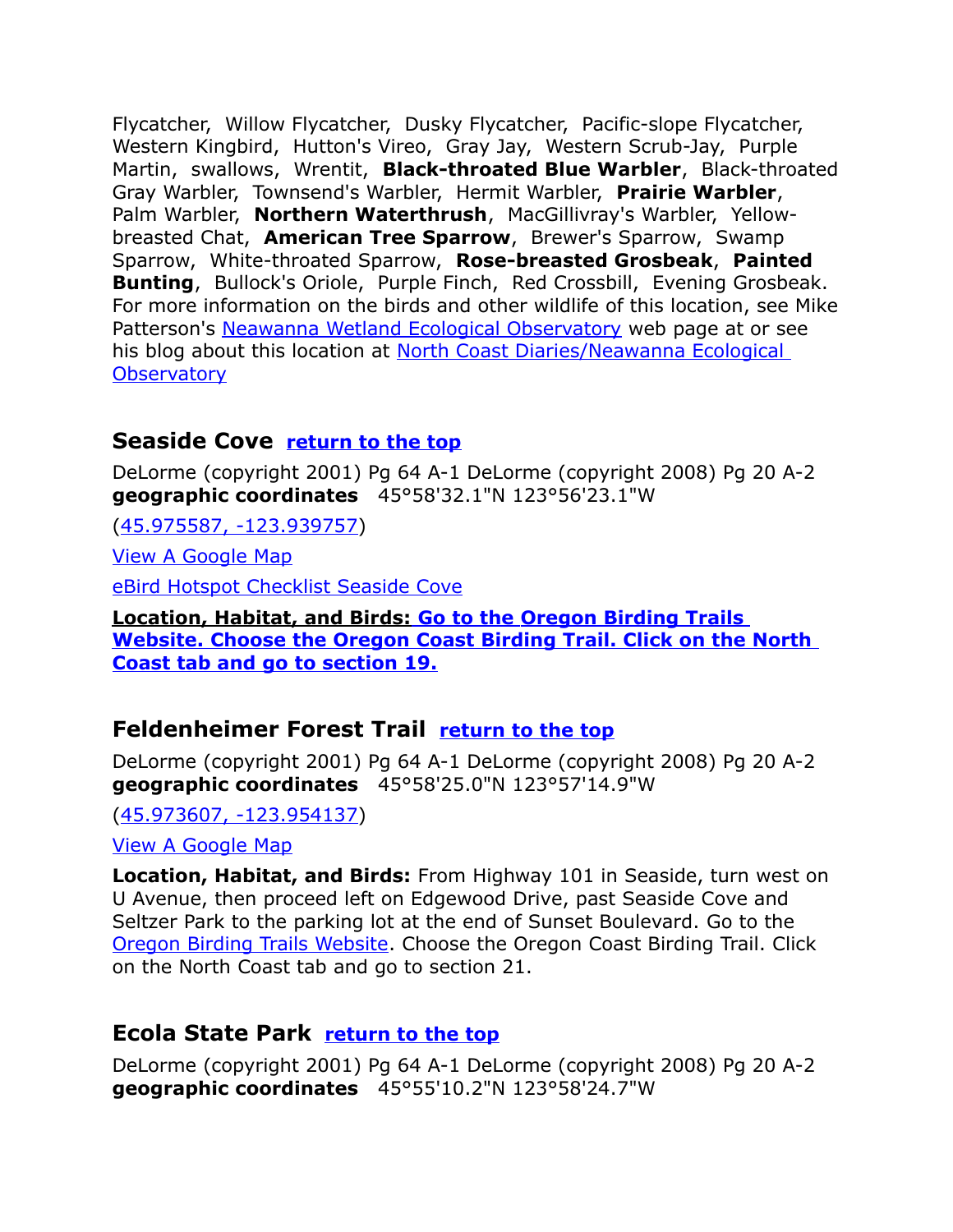[\(45.919506, -123.973540\)](https://www.google.com/maps/place/45%C2%B055)

[View A Google Map](http://maps.google.com/maps/ms?hl=en&ie=UTF8&msa=0&msid=108036481085398338899.00046b3db7017efff5a4e&ll=45.862759,-123.624344&spn=0.365319,1.057434&z=11)

[eBird Hotspot Checklist Ecola State Park](http://ebird.org/ebird/hotspot/L447385)

[Ecola State Park Website](http://www.oregonstateparks.org/park_188.php) - View a map and brochure.

**Location, Habitat, and Birds:** Go to the [Oregon Birding Trails Website.](http://www.oregonbirdingtrails.org/) Choose the Oregon Coast Birding Trail. Click on the North Coast tab and go to section 21.

# <span id="page-12-2"></span>**Clatsop Loop Trail - Ecola State Park [return to the top](#page-0-0)**

DeLorme (copyright 2001) Pg 64 A-1 DeLorme (copyright 2008) Pg 20 B-2 **geographic coordinates** 45°55'51.8"N 123°58'42.5"W

[\(45.931068, -123.978461\)](https://www.google.com/maps/place/45%C2%B055)

[View A Google Map](http://maps.google.com/maps/ms?hl=en&ie=UTF8&msa=0&msid=108036481085398338899.00046b3db7017efff5a4e&ll=45.862759,-123.624344&spn=0.761247,2.113495&z=10)

[Oregon State Parks Map](http://www.oregonstateparks.org/images/pdf/ecola-clatsop-map.pdf)

**Location, Habitat, and Birds:** Go to the [Oregon Birding Trails Website.](http://www.oregonbirdingtrails.org/) Choose the Oregon Coast Birding Trail. Click on the North Coast tab and go to section 22.

# <span id="page-12-1"></span>**Bird Rock [return to the top](#page-0-0)**

DeLorme (copyright 2001) Pg 64 A-1 DeLorme (copyright 2008) Pg 20 B-2 **geographic coordinates** 45°54'29.4"N 123°58'18.4"W

[\(45.90816, -123.97178\)](https://www.google.com/maps/place/45%C2%B054)

[View A Google Map](http://maps.google.com/maps/ms?hl=en&ie=UTF8&msa=0&ll=45.946375,-123.878746&spn=0.174268,0.306587&z=12&msid=108036481085398338899.00046dd855d8d913ed37f)

[eBird Hotspot Checklist Bird Rock](http://ebird.org/ebird/hotspot/L159576)

**Location, Habitat, and Birds:** [Bird Rock Website](http://www.audubonportland.org/issues/statewide/iba/iba-map/bird-rocks)

# <span id="page-12-0"></span>**Cannon Beach Sewage Ponds [return to the top](#page-0-0)**

DeLorme (copyright 2001) Pg 64 A-1 DeLorme (copyright 2008) Pg 20 B-2 **geographic coordinates** 45°53'53.3"N 123°57'26.8"W

[\(45.898132, -123.957450\)](https://www.google.com/maps/place/45%C2%B053) [View A Google Map](http://maps.google.com/maps/ms?hl=en&ie=UTF8&msa=0&msid=108036481085398338899.00046b3db7017efff5a4e&ll=45.862759,-123.624344&spn=0.761247,2.113495&z=10) [eBird Hotspot Checklist Cannon Beach Sewage Ponds](http://ebird.org/ebird/hotspot/L1145914)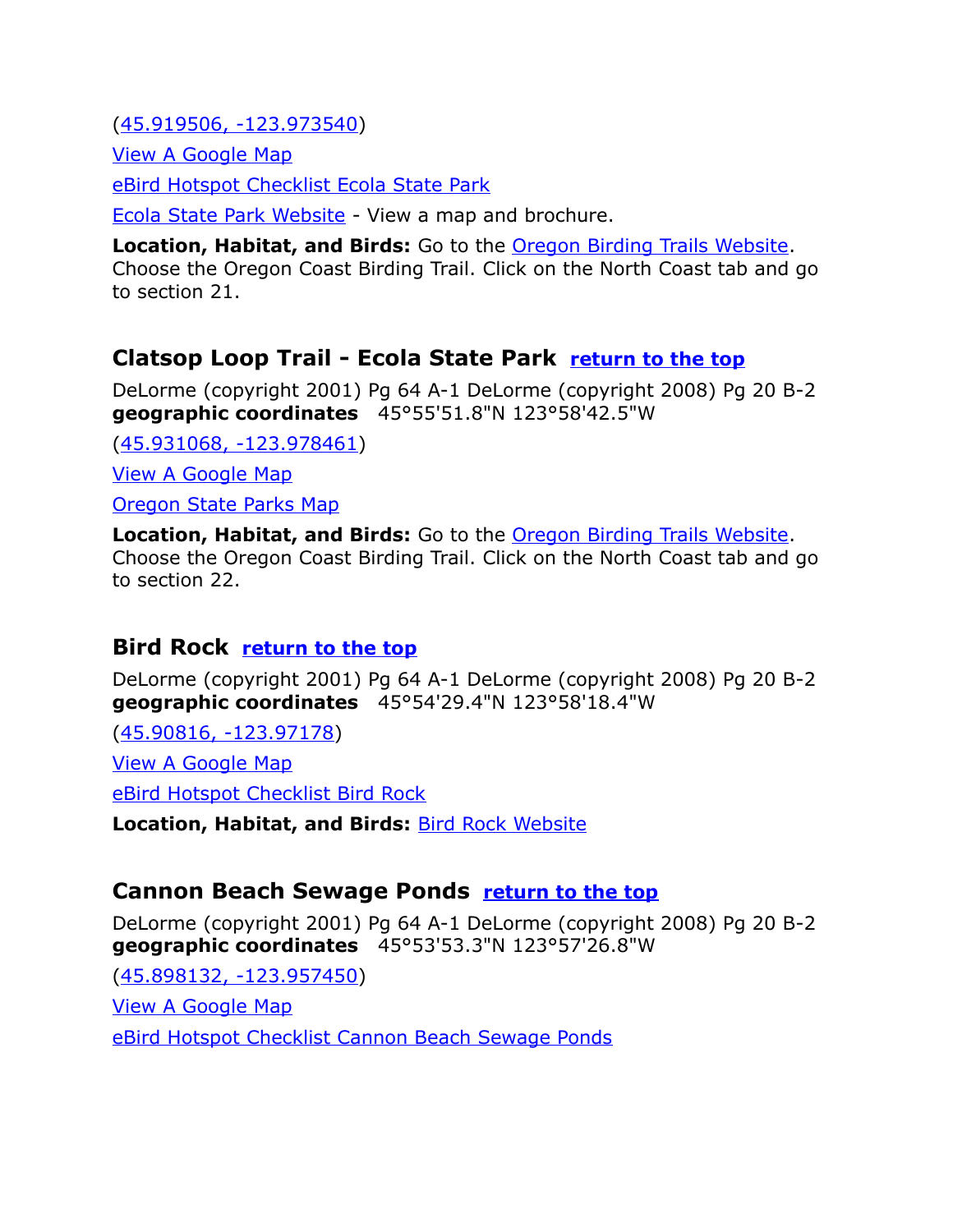**Location, Habitat, and Birds:** Go to the [Oregon Birding Trails Website.](http://www.oregonbirdingtrails.org/) Choose the Oregon Coast Birding Trail. Click on the North Coast tab and go to section 23.

# <span id="page-13-0"></span>**Haystack Rock at Cannon Beach [return to the top](#page-0-0)**

DeLorme (copyright 2001) Pg 64 A-1 DeLorme (copyright 2008) Pg 20 B-2 **geographic coordinates Public Parking in Cannon Beach** 45°53'22.4"N 123°57'41.8"W [\(45.889559, -123.961609\)](https://www.google.com/maps/place/45%C2%B053)

[View A Google Map](http://maps.google.com/maps/ms?hl=en&ie=UTF8&msa=0&msid=108036481085398338899.00046b3db7017efff5a4e&ll=45.862759,-123.624344&spn=0.761247,2.113495&z=10)

[eBird Hotspot Checklist Haystack Rock](http://ebird.org/ebird/hotspot/L548476)

**Location, Habitat, and Birds:** From the above parking area in Cannon Beach (corner of Gower and Hemlock), walk west on Gower to the beach access and you will see Haystack Rock to your left. Go to the [Oregon Birding](http://www.oregonbirdingtrails.org/) [Trails Website.](http://www.oregonbirdingtrails.org/) Choose the Oregon Coast Birding Trail. Click on the North Coast tab and go to section 24.

# <span id="page-13-3"></span>**COAST RANGE SITES**

# <span id="page-13-1"></span>**Saddle Mountain State Park [return to the top](#page-0-0)**

DeLorme (copyright 2001) Pg 70 D-4 DeLorme (copyright 2008) Pg 20 A-5 **geographic coordinates** 45°57'46.5"N 123°41'24.2"W

[\(45.962929, -123.690055\)](https://www.google.com/maps/place/45%C2%B057)

[View A Google Map](http://maps.google.com/maps/ms?hl=en&ie=UTF8&msa=0&msid=108036481085398338899.00046b3db7017efff5a4e&ll=45.862759,-123.624344&spn=0.761247,2.113495&z=10)

**Location, Habitat, and Birds:** Go to the [Oregon Birding Trails Website.](http://www.oregonbirdingtrails.org/) Choose the Oregon Coast Birding Trail. Click on the North Coast tab and go to section 15.

# <span id="page-13-2"></span>**Lee Wooden/Fishhawk Falls [return to the top](#page-0-0)**

DeLorme (copyright 2001) Pg 64 A-4 DeLorme (copyright 2008) Pg 21 A-6 **geographic coordinates** 45°57'34.0"N 123°35'11.4"W

[\(45.959432, -123.586510\)](https://www.google.com/maps/place/45%C2%B057) [View A Google Map](http://maps.google.com/maps/ms?hl=en&ie=UTF8&msa=0&msid=108036481085398338899.00046b3db7017efff5a4e&ll=45.862759,-123.624344&spn=0.761247,2.113495&z=10)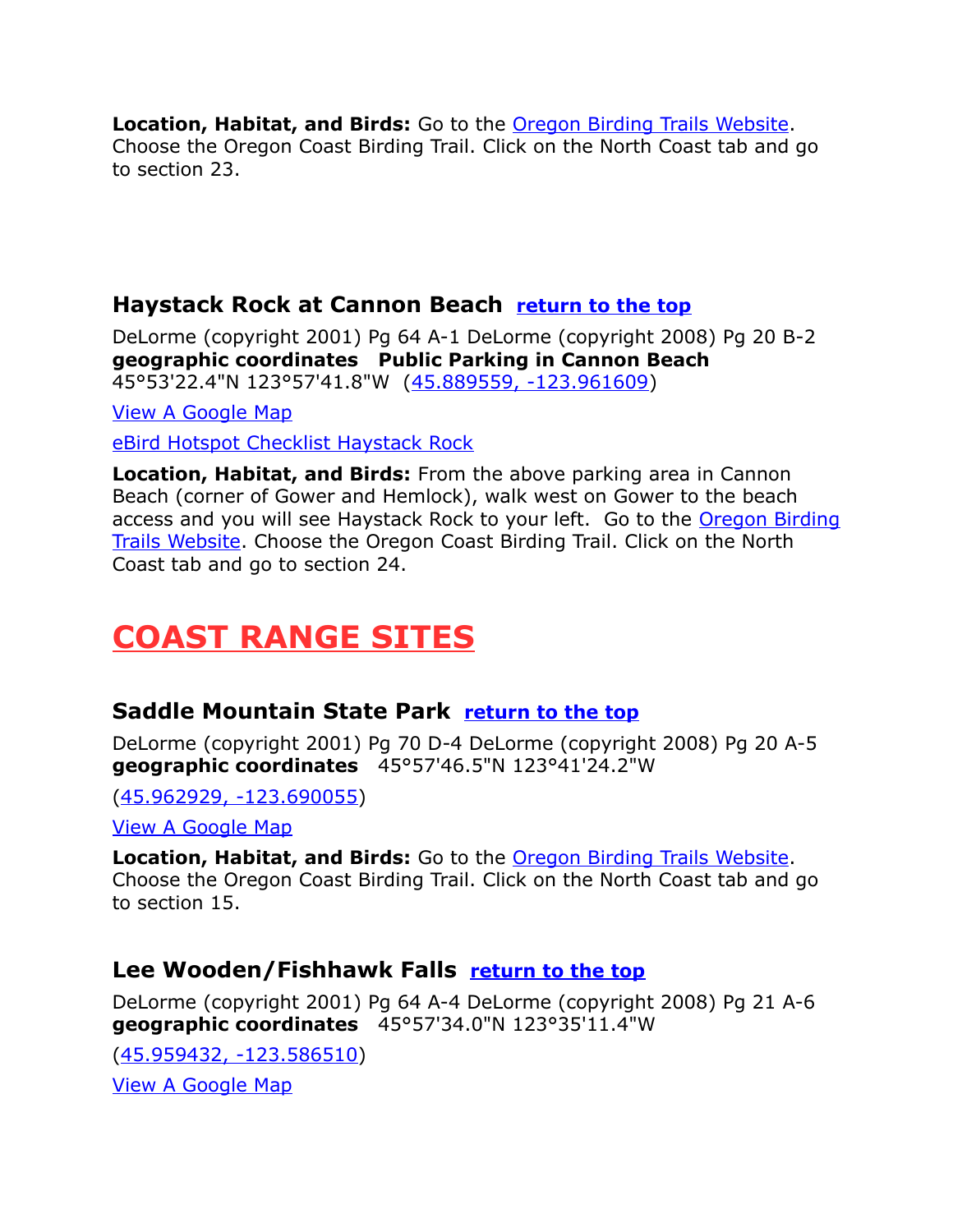**Location, Habitat, and Birds:** From Hwy 101 in Astoria just north of the Youngs River Bridge, take 5th St. north for a short distance and turn right on Olney Ave. Travel east and this road will become Hwy 202 (Nehalem Hwy). Drive 23 miles into the Coast Range. Turn right on Anne Wage Road and follow the signs for Fishhawk Falls. Lee Wooden County Park is just a short distance farther on Hwy 202. This area is good for all the Coast Range species like Hermit Warbler, Sooty Grouse and Swainson's Thrush.

### <span id="page-14-2"></span>**Jewell Meadows Wildlife Management Area [return to the top](#page-0-0)**

DeLorme (copyright 2001) Pg 64 A-4 DeLorme (copyright 2008) Pg 21 B-6 **geographic coordinates** 45°56'25.2"N 123°31'41.2"W

[\(45.940323, -123.528125\)](https://www.google.com/maps/place/45%C2%B056)

[View A Google Map](http://maps.google.com/maps/ms?hl=en&ie=UTF8&msa=0&msid=108036481085398338899.00046b3db7017efff5a4e&ll=45.862759,-123.624344&spn=0.761247,2.113495&z=10)

**Location, Habitat, and Birds:** Go to the [Oregon Birding Trails Website.](http://www.oregonbirdingtrails.org/) Choose the Oregon Coast Birding Trail. Click on the North Coast tab and go to section 15.

### <span id="page-14-1"></span>**Angora Peak [return to the top](#page-0-0)**

DeLorme (copyright 2001) Pg 64 B-1 DeLorme (copyright 2008) Pg 20 C-2 **geographic coordinates** 45°47'10.9"N 123°55'06.5"W

[\(45.786357, -123.918484\)](https://www.google.com/maps/place/45%C2%B047)

[View A Google Map](http://maps.google.com/maps/ms?hl=en&ie=UTF8&msa=0&ll=45.813726,-123.729057&spn=0.190238,0.528374&z=12&msid=108036481085398338899.000479f4ee122acc84227)

**Location, Habitat, and Birds:** If you are coming from the south, go 7.3 miles north of Manzanita. From the Cannon Beach area, drive south on Hwy 101 for 5-6 miles (This is just south of Arch Cape). Turn east on E. Shingle Mill Lane. Go about 0.5 miles and turn right on Arch Cape Mill Road. Take this road 3.5 miles to Angora Peak. This area exposes you to Coast Range species such as Ruffed and Sooty Grouse, Pygmy Owl, Cooper's Hawk, Mt. Quail, Calliope Hummingbird, Rufous Hummingbird, Hairy Woodpecker, Band-tailed Pigeon, Pacific-slope Flycatcher, Hammond's Flycatcher, Hutton's Vireo, Steller's Jay, Violet-Green Swallow, Chestnut-backed Chickadee, Brown Creeper, Winter Wren, Swainson's Thrush, Western Bluebird, Varied Thrush, Cedar Waxwing, Hermit Warbler, Wilson's Warbler, Fox Sparrow, Lincoln's Sparrow, Red Crossbill, Pine Siskin, and Evening Grosbeak

### <span id="page-14-0"></span>**Neahkahnie Mountain [return to the top](#page-0-0)**

DeLorme (copyright 2001) Pg (copyright 2008) Pg 00 A-2 **geographic coordinates** 45°44'24.7"N 123°55'56.5"W